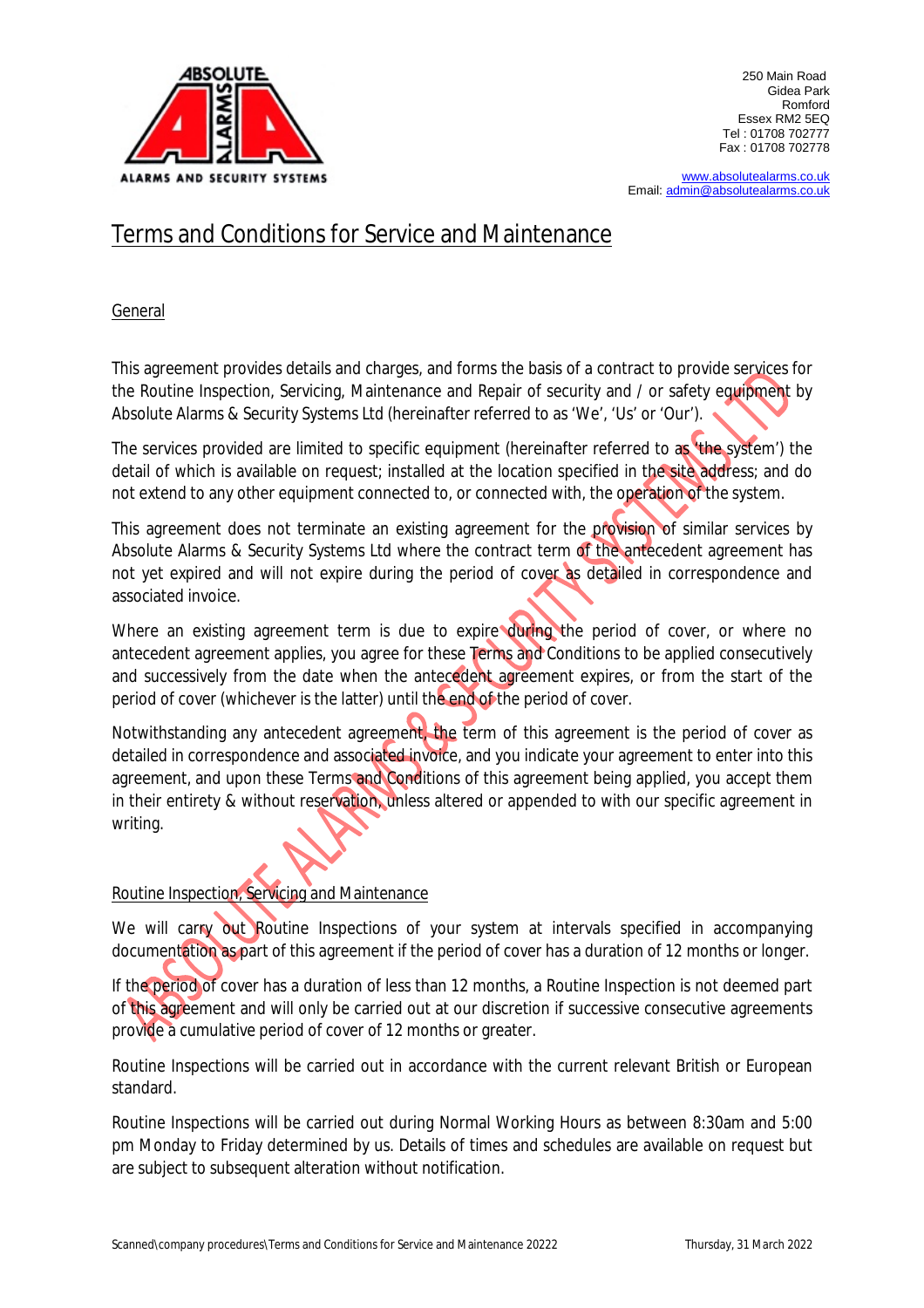

[www.absolutealarms.co.uk](http://www.absolutealarms.co.uk) Email: [admin@absolutealarms.co.uk](mailto:admin@absolutealarms.co.uk)

The Routine Inspection of equipment installed in commercial properties may be carried out without notice unless you request it is only done so by prior appointment. The Routine Inspection of equipment installed in non-commercial properties will be carried out with a prior appointment.

If we attend to carry out the Routine Inspection without notice and it is inconvenient for you to provide access, you should advise us before we start work, or within a reasonable timescale of us starting work, and we will re-attend at a future date without additional charge.

If you have requested we arrange for the Routine Inspection to only be carried out by prior appointment, we will contact you via letter, e-mail or telephone or any other suitable media giving reasonable notice and suggest a date and time window.

If the proposed appointment is inconvenient or circumstances prevent you from keeping this appointment, you may alter the date and/or time up to one working day prior to the appointment date via letter or e-mail, or up to 24 hours before the start of the appointment time window via telephone.

In the unlikely event we have to alter the date or the time window of an appointment made to carry out a Routine Inspection, we reserve the right to do so at any time but we will contact you by telephone in the first instance or any other means available; unless exceptional circumstances beyond our control make it impractical for us to contact you.

If we attend on the date, and during the time window of the suggested or agreed appointment, and you, or an authorised person, are not present to allow access, we will leave notification of our attendance, requesting that you contact us. If you fail to contact us within one calendar month of the date of attendance, your routine inspection is "deemed done" as defined under guidelines issued by our third party inspectorate and if you subsequently require us to re-attend to carry out the Routine Inspection, additional charges will apply.

We will require uninterrupted access, or access within a reasonable timescale upon request, to all areas of the property where the equipment connected to your system is installed and all areas afforded protection by its installation; and you agree to provide or bear the cost of hiring any specialist access equipment, specialist ladders or scaffolding required to complete the Routine Inspection or any other servicing or repairs.

An appointment time window indicates the earliest and latest time the technician may arrive and does not indicate the time the work will be completed and we require that you, or someone you appoint with sufficient authority, to be on the premises at all times and that they will have authority to sign for the work carried out and to authorise additional work and any associated costs where applicable.

If we have attended by prior appointment, but access to areas within the property are not available, or not provided within a reasonable timescale upon request, we will assume the equipment that we have been unable to inspect is fully operational. If you require us to re-attend to inspect such equipment when access is available, additional charges will apply.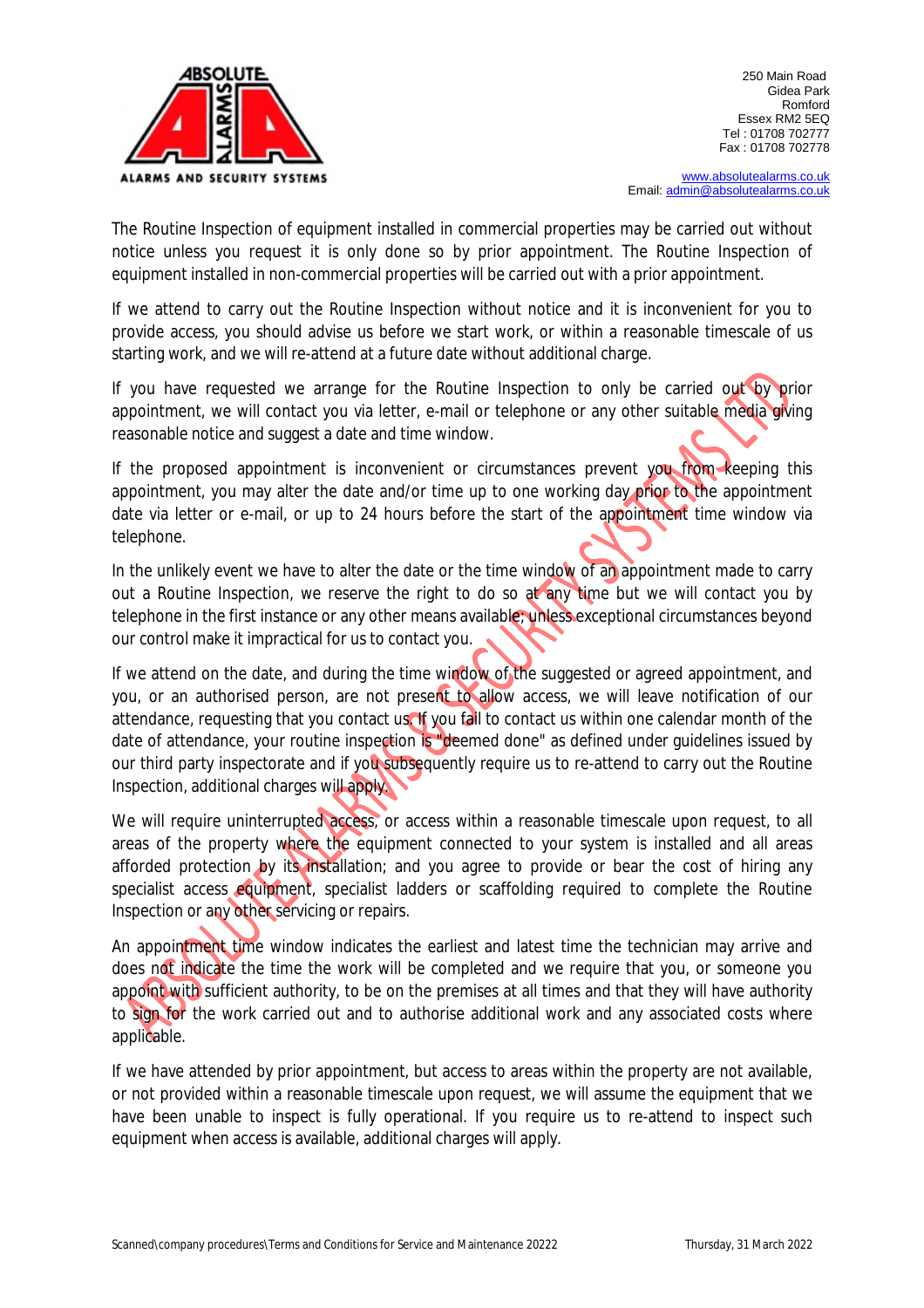

[www.absolutealarms.co.uk](http://www.absolutealarms.co.uk) Email: [admin@absolutealarms.co.uk](mailto:admin@absolutealarms.co.uk)

If you provide us access but due to our operational circumstances we are unable to complete the inspection, servicing or remedial work, we will arrange to re-attend to complete the work without additional charge.

Elements of servicing and maintenance that are included within the scope of the routine inspection and that incur no additional cost to you will be carried out by the technician without prior authorisation.

Works not included within the scope of the Routine Inspection or that incur additional charge, will only be carried out with your authorisation or the authorisation of the person you have appointed to allow us access.

Where the facilities exist, by accepting this agreement you authorise us to access the programming of your system remotely by secure internet, telephone or wireless connection and allow us to test, inspect and carry out on-line maintenance (hereinafter referred to as a 'Remote Inspection') and to test and effect repair of your systems by altering programming subject to your authorisation (hereinafter referred to as 'Remote Services').

Where British or European standards require more than one Inspection per year at our discretion we may supplement Routine Inspections with Remote Inspections if the period of cover has a duration of 12 months or greater or if successive consecutive agreements provide a cumulative period of cover of 12 months or greater.

Where we are required to carry out more than one Inspection per year, subject to compliance with the relevant standard, we may not inspect and test every component part on each visit.

At the conclusion of the term of this agreement you will receive an invoice for the next period of cover. If you do not agree to enter into the next period of cover and do not pay the associated invoice but invite us to attend site to carry out any work on site including a Routine Inspection after the end of the current period of cover, you will be charged for attendance, labour and materials at the prevailing rate for that visit.

### Callout, Repairs and visits other than for Routine Inspections

With the exception of Routine Inspections, Remote Inspections or Remote Services, if you ask us to visit your premises, the visit will be chargeable for attendance fees, labour and materials and you agree to pay a reasonable charge for all visits including aborted attendance and failure to gain access.

We will repair your system during Normal Working Hours when you ask us to do so by either site visit or by Remote Services where facilities are available.

For specialist Intruder Alarm and Fire alarm systems, we will attend site within 4 hours or 8 hours respectively where requested to do so, alternatively by appointment within a mutually convenient time window.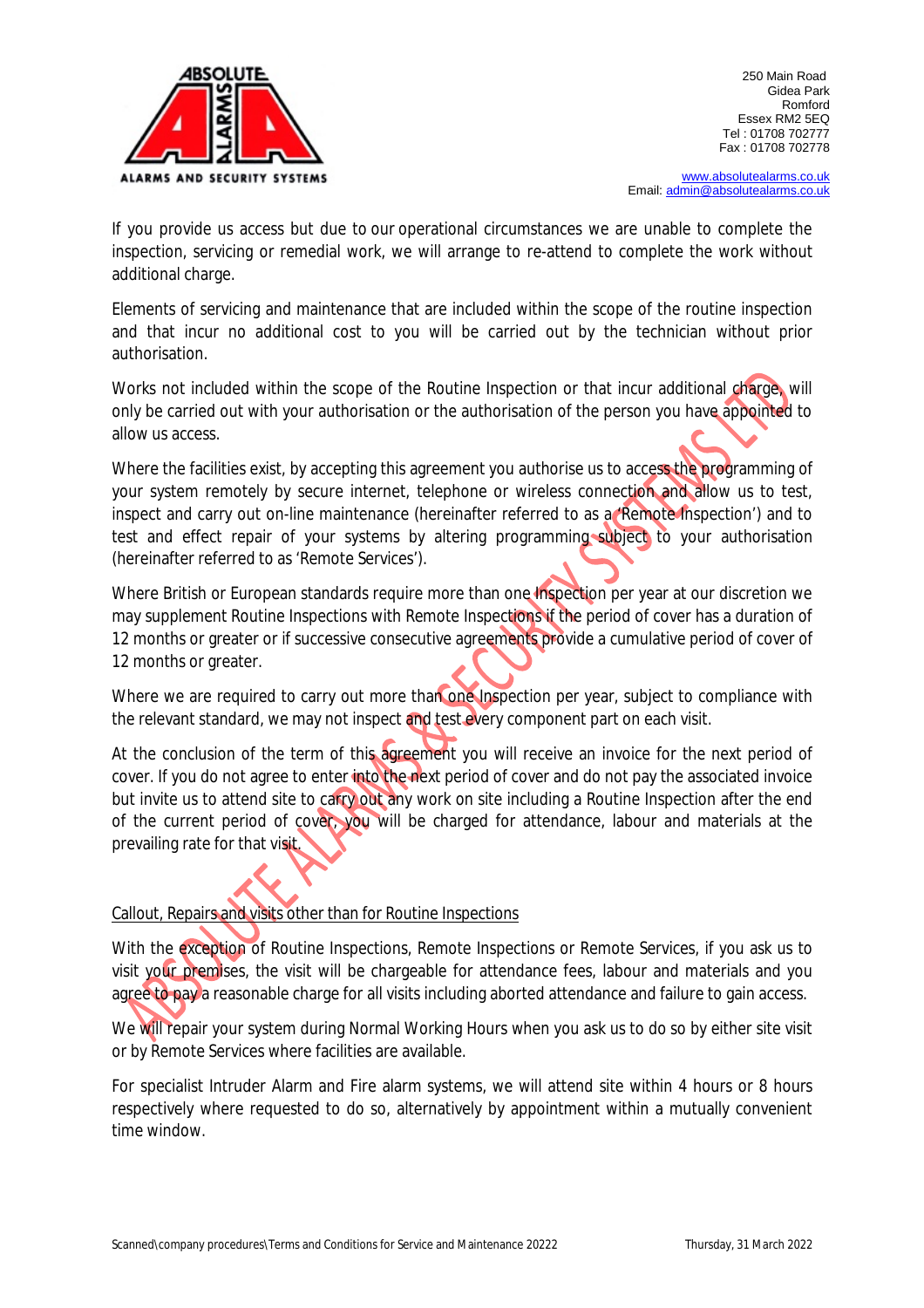

[www.absolutealarms.co.uk](http://www.absolutealarms.co.uk) Email: [admin@absolutealarms.co.uk](mailto:admin@absolutealarms.co.uk)

For all other systems we will attend site within Normal Working Hours of the next working day after you report the fault or by appointment within a mutually convenient time window.

Although every effort will be made to repair your system without delay, attendance on site is not a guarantee of full repair or resolution of the problem and may require further attendance.

Details of Routine Inspection, Remote Inspection, Remote Services, maintenance and remedial work carried out may be recorded either electronically or in paper format and a copy will be provided upon request.

At our discretion we may offer you an All Inclusive level of service for intruder alarms provided you continue to pay a fee to extend the warranty of the equipment continuously after the first twelve months from installation.

At our discretion we may offer an All- Inclusive level of service subject to an additional fee as part of this agreement.

If you ask us to repair a system with an All Inclusive service during the period of cover, you will not be charged for labour, attendance fees or callout charges if the system requires repair due to equipment defect, failure or fair wear and tear (excludes batteries/ fobs/ hard drives which are chargeable). On all-inclusive cover keypads are covered for 36 months from the date of installation. Where a product becomes obsolete we will automatically revert to you a service only contract.

With a Service Only level of service you will be charged for any callouts, materials or replacement parts required at any time.

## What is not covered by this Agreement

Regardless of the level of service cover, you agree to pay the cost of labour, equipment and / or attendance fees, to repair, replace or disconnect any equipment connected to the system in the event of a fault if the cause includes (but not limited to) the following:

Accidental or malicious damage to the equipment or interference or tampering with the equipment by either yourself or a third party other than normal user operation

Faults caused by power surges, electromagnetic radiation, Lightning strikes (normally covered under insurance) telephone line faults or broadband replacements or failures. Failure of, or interference from, any connected or third party service such as mains supply, telephone line, internet connection, LAN, WAN, Building Management or any other system.

Damage caused by rodent or any other animal activity, or the repair or resetting of the system due to activation caused by animal or insect infestation

Replacement of consumable items including (but not limited to) batteries, key-fobs, tags, access control cards, lamps, lights, tubes, hard drives and recording media which are chargeable.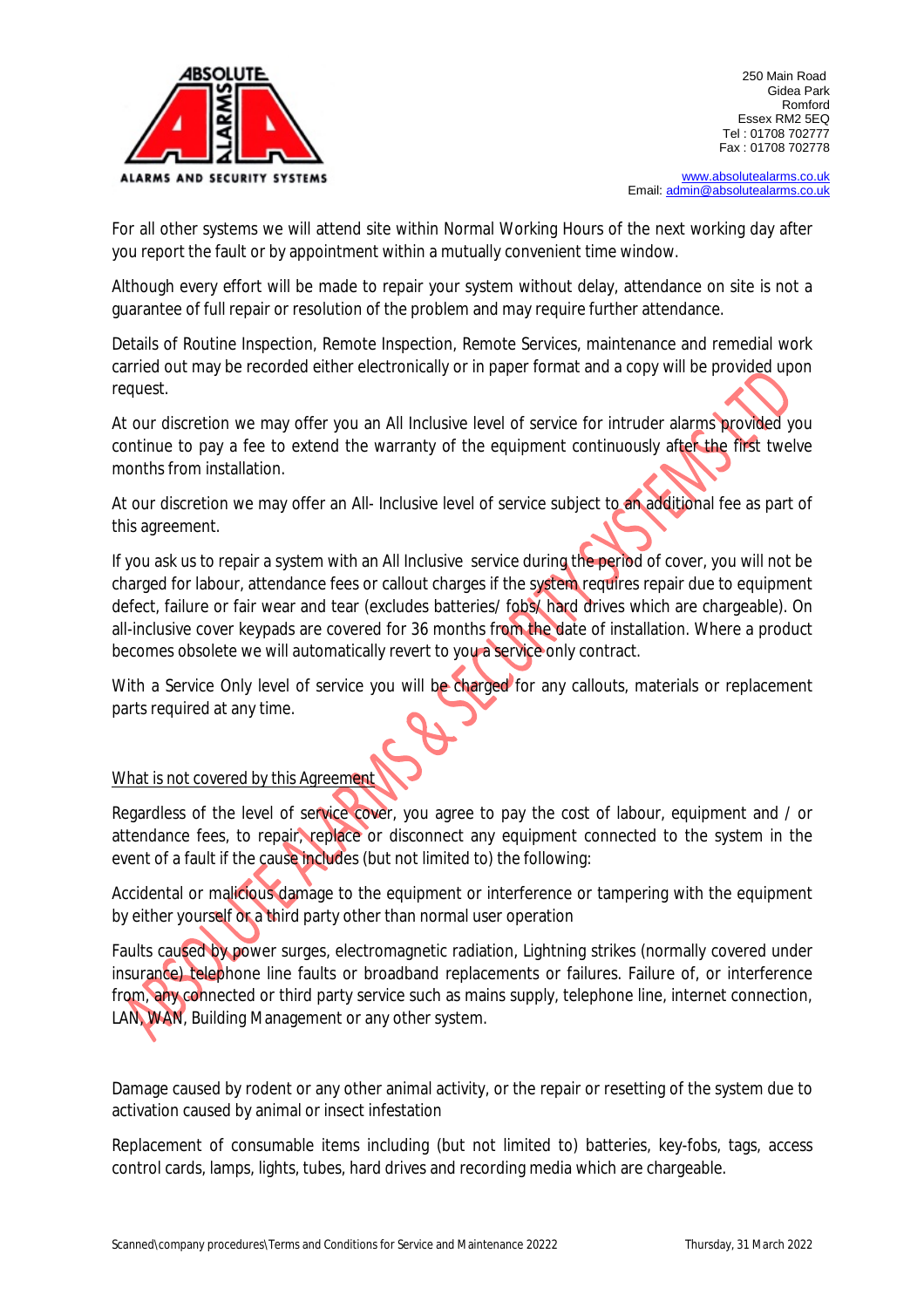

[www.absolutealarms.co.uk](http://www.absolutealarms.co.uk) Email: [admin@absolutealarms.co.uk](mailto:admin@absolutealarms.co.uk)

Any callouts relating to customer supplied batteries are chargeable at our standard charges

Any faults arising with floodlights are not covered

Any insurable loss such as fire, flood, theft or acts of God such as adverse weather, storms or lightning whether or not you are insured for such events.

Changes to layout, equipment, furnishings or environmental conditions internal or external to the property that interfere with, prevent the operation of, or reduce the performance or sound level of any part of the system.

Cost of hiring any temporary loan equipment, insurance for this equipment and the cost of refurbishment if not returned in the same condition as it was originally issued.

#### Payment

You agree to pay all invoices for the routine services during the contract term in full by the start of the period of cover or pay by a schedule of payments: monthly, quarterly or annually in advance by Standing Order/Direct Debit or, at our discretion and with our agreement, by other means.

You agree to pay all other invoices on completion of works unless alternative payment terms have been agreed in advance.

If you fail to pay an invoice when due, or fail to maintain payments on the due date of a schedule, we reserve the right to demand full & immediate payment of this invoice and all remaining payments on any schedule.

Additional costs you may need to consider that you would be responsible for:

All costs as necessary for the provision of communication services from network providers, and mains supply from energy providers to enable the operation of the system through continuous service.

Any charges levied by the Police, Fire Brigade, guarding services or other services in connection with the use or activation of the system no matter how caused.

Any financial arrangements made with yourself for persons acting as your agents for attending to or in connection with the operation of your system.



You agree not to allow any person other than one of our authorised representatives to test, repair, adjust, connect to or alter any part of the system at any time during the period of cover.

You have an obligation to inform us of any materials, working conditions, operations or processes on site that may be hazardous, and we reserves the right to withdraw employees from site if any significant hazard becomes apparent, and to make additional charges to re-attend when the hazard has been cleared.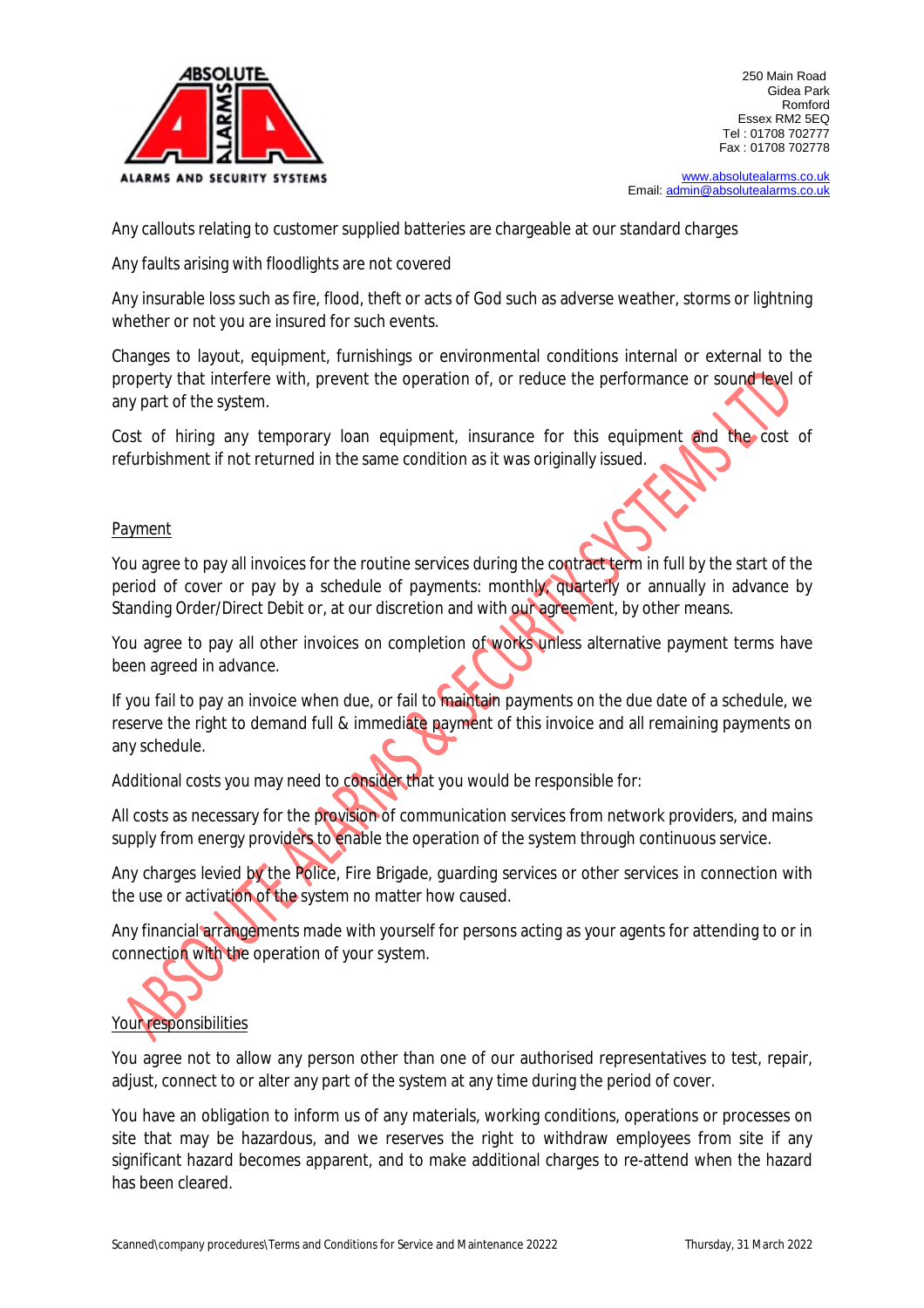

[www.absolutealarms.co.uk](http://www.absolutealarms.co.uk) Email: [admin@absolutealarms.co.uk](mailto:admin@absolutealarms.co.uk)

The Company is not liable for any charges arising from removing and replacing stock, furniture, carpets, fixtures and fixings that may be necessary. It is the customer's responsibility to ensure any furniture/stock is moved to allow the engineer access. The Company takes no responsibility for any damage caused if asked to move any of the above.

The Company will not be liable for any damage caused where we have not been notified previously of any buried/hidden pipes or cables.

You accept overall responsibility for the integrity of the system insofar as we cannot reasonably be accountable for your actions or those of your agents, or your distribution of keys and/or passwords and codes and therefore the potential for someone to identify themselves using correct codes & passwords; and you indemnify us against any loss, damage or injury following a breach of your own security or safety protocol.

You accept that there is no quarantee the system cannot be circumvented or compromised; or that structural alterations, or the placement of any stock, fixings or furniture that detracts from the field of detection or view of a device may provide a path that may result in undetected illegal entry and you indemnify us against liability for any loss, damage or injury to persons following the non-operation of the system.

We have no special knowledge of the value or nature of the contents of your premises or the nature of the risks that your premises, contents or occupants may be exposed to. The system is not a replacement for insurance and may, at best only reduce any risk, loss, damage or injury to persons on the premises to the extent this is reasonably practicable. Therefore you should take out insurance against all likely risks.

You agree to take all reasonable steps to ensure the Alarm System causes no distress or nuisance to any 3rd parties & indemnify us against claims made by Police Local or other Authority or Civil Action.

If the system is a CCTV system, you agree to register and conform in all aspects to any requirements under the Data Protection Act 1998 and indemnify us against any prosecution for failure to conform to this Act.

## Limitations of our responsibilities

THE LIMITATIONS IN THE EXTENT OF OUR LIABILITY DO NOT AND WILL NOT AFFECT YOUR STATUTORY RIGHTS WHERE YOU DEAL WITH US AS A CONSUMER.

We do not accept liability and cannot be deemed to be in breach of this Agreement for failure to perform any of our obligations by reason of Force Majeure, to include but not limited to war or threat of war, riots, civil strife, terrorist activity, industrial dispute, natural or nuclear disaster, adverse weather conditions, traffic congestion, obstruction of any road or highway, or any other cause beyond our control.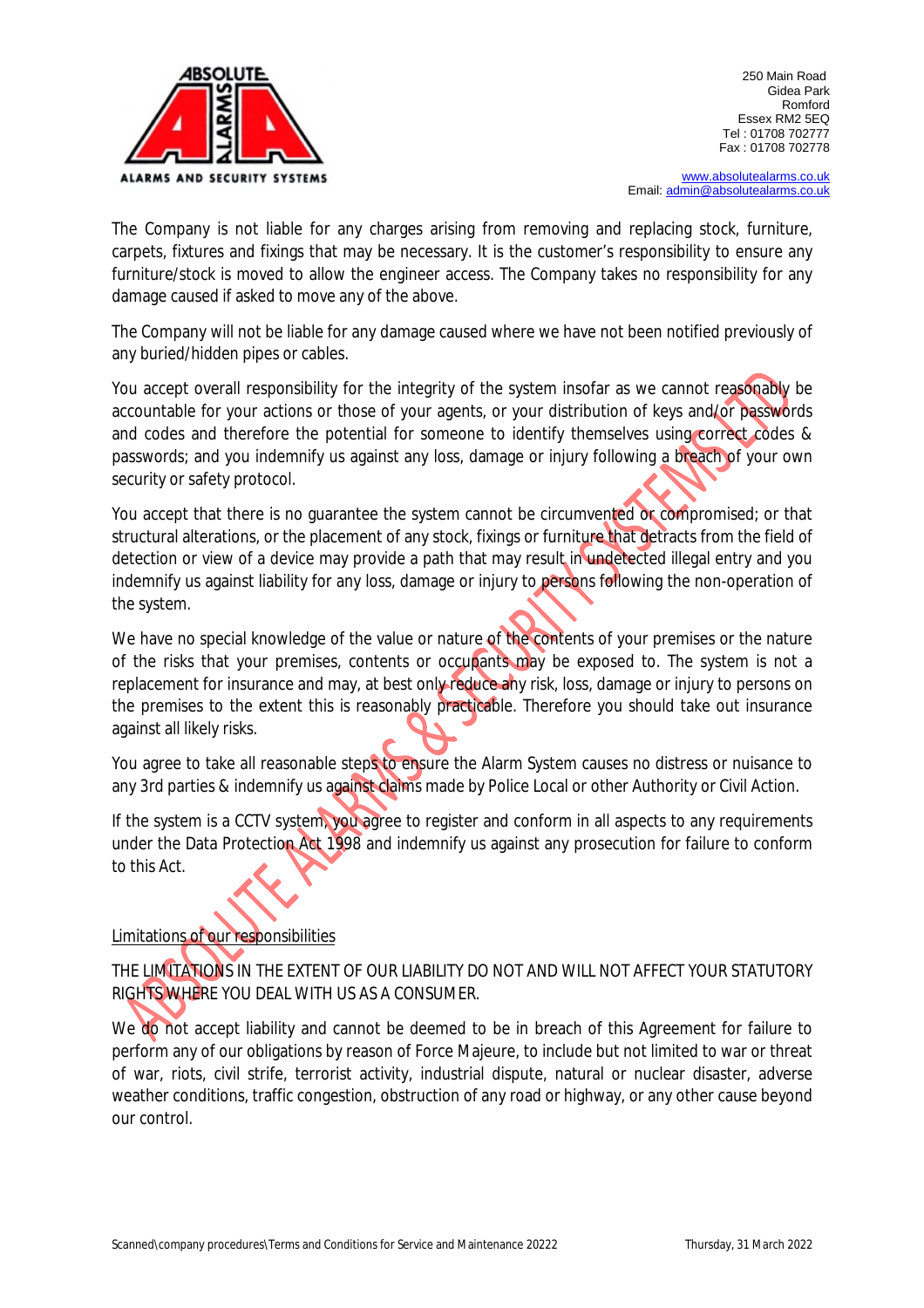

[www.absolutealarms.co.uk](http://www.absolutealarms.co.uk) Email: [admin@absolutealarms.co.uk](mailto:admin@absolutealarms.co.uk)

We cannot accept liability for any loss in trading or profits, internal expenses or consequential loss incurred by you following any unlawful act of entry or otherwise of any person or persons in or on the premises.

Any claim for liability for direct physical damage to your premises or their contents will only be considered if reported within 30 (thirty) days of the alleged act, omission or occurrence.

We shall not be required to perform any remote transmission or monitoring services or to make any repayment to you if any 3rd party should withdraw or delay the provision of its services or if the Alarm Receiving Centre is not able to continue to provide signalling services.

The Alarm Receiving Centre may interpret any appropriate signal received from your system as an indication of a genuine incident taking place and, regardless of any other indications that may be received to support or counter the signal received; notify the Police or Fire Authority accordingly.

In the event of the Police or Fire Authority withdrawing attendance, for whatever reason, we do not accept liability for the cost of alterations and / or additions to the system required to restore attendance.

#### Cloud

No Life-Safety or Critical Uses of the Services. You acknowledge and agree that the Services, whether standing alone or when interfaced with third-party Services are not certified for emergency response. ABSOLUTE ALARMS & SECURITY SYSTEMS **LTD** makes no warranty or representation that use of the Services with any third-party product or service will affect or increase any level of safety. YOU UNDERSTAND THAT THE SERVICESS, WHETHER STANDING ALONE OR INTERFACED WITH THIRD-PARTY SERVICES, ARE NOT A THIRD-PARTY MONITORED EMERGENCY NOTIFICATION SYSTEM – ABSOLUTE ALARMS & SECURITY SYSTEMS LTD WILL NOT DISPATCH EMERGENCY AUTHORITIES TO YOUR HOME IN THE EVENT OF AN EMERGENCY. In addition, the ABSOLUTE ALARMS & SECURITY SYSTEMS LTD contacts cannot be considered a lifesaving solution for people at risk in the home, and they are no substitute for emergency services. All life threatening and emergency events should be directed to the appropriate response services.

## Cancellation and/or Termination of this Agreement

Any notice required to be given under this Agreement shall be deemed to have been sufficiently given if received by email or post, in the case of the Company. In the case of the Customer, sent to their last known address and shall be deemed to have been properly served at the time when in the ordinary course of transmission it would have reached its destination.

You may terminate this Agreement after the contract term by giving three months' notice of termination in writing.